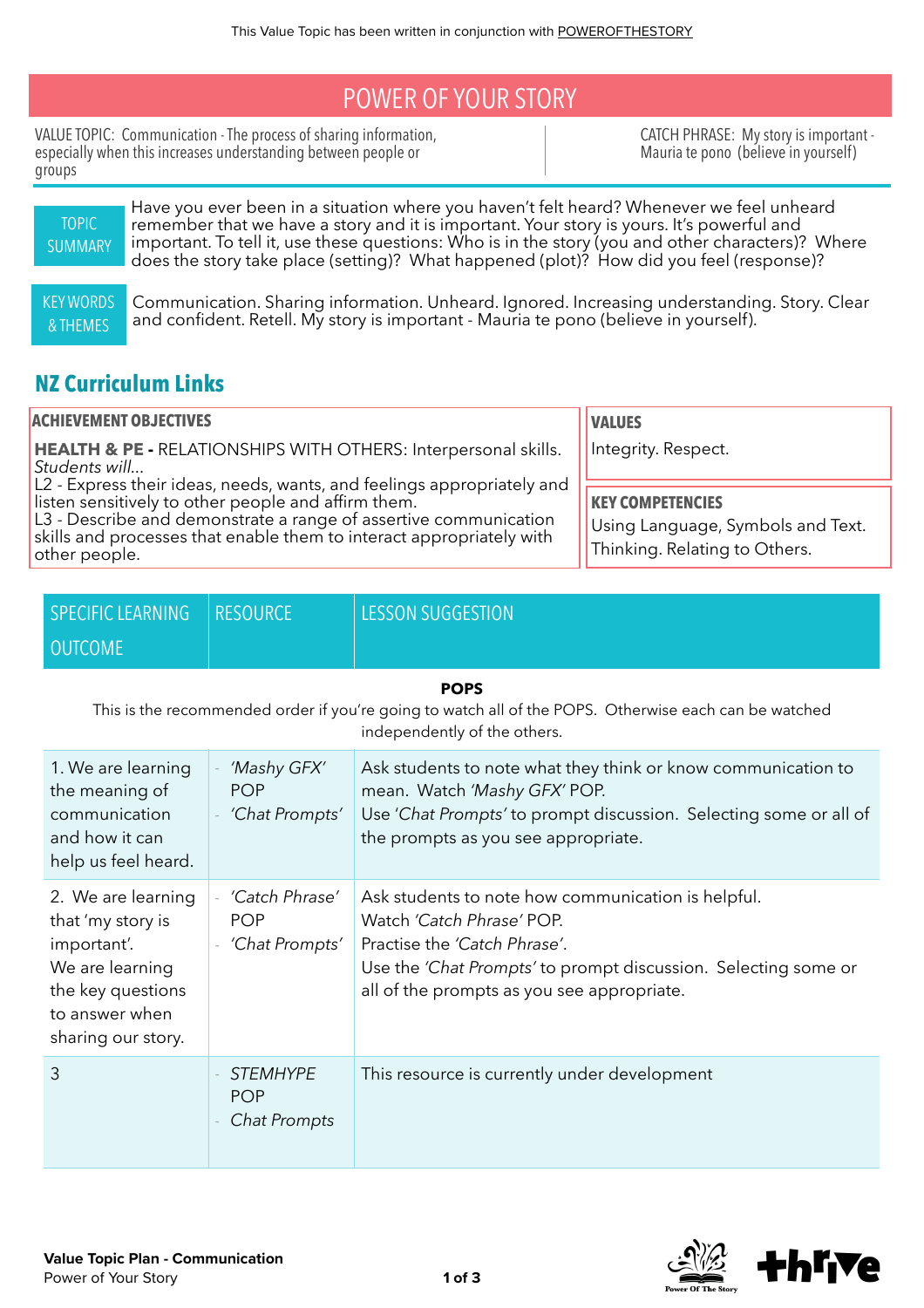| <b>SPECIFIC LEARNING</b>                                                                                                                                                                                    | <b>RESOURCE</b>                                   | <b>LESSON SUGGESTION</b>                                                                                                                                                                                                                                                                                                                                                                                                                                                                                                                                                                                                                                                                                                                                                                                                                                                                                                                                                                                                                                                                                                                                                                                                                                                                                                                                                                                                                                                                          |  |
|-------------------------------------------------------------------------------------------------------------------------------------------------------------------------------------------------------------|---------------------------------------------------|---------------------------------------------------------------------------------------------------------------------------------------------------------------------------------------------------------------------------------------------------------------------------------------------------------------------------------------------------------------------------------------------------------------------------------------------------------------------------------------------------------------------------------------------------------------------------------------------------------------------------------------------------------------------------------------------------------------------------------------------------------------------------------------------------------------------------------------------------------------------------------------------------------------------------------------------------------------------------------------------------------------------------------------------------------------------------------------------------------------------------------------------------------------------------------------------------------------------------------------------------------------------------------------------------------------------------------------------------------------------------------------------------------------------------------------------------------------------------------------------------|--|
| <b>OUTCOME</b>                                                                                                                                                                                              |                                                   |                                                                                                                                                                                                                                                                                                                                                                                                                                                                                                                                                                                                                                                                                                                                                                                                                                                                                                                                                                                                                                                                                                                                                                                                                                                                                                                                                                                                                                                                                                   |  |
| <b>Mahi</b><br>Resources that give students the opportunity to work and practise the value after watching any or all of the POPS.<br>It's highlighted if a specific POP will help with a specific resource. |                                                   |                                                                                                                                                                                                                                                                                                                                                                                                                                                                                                                                                                                                                                                                                                                                                                                                                                                                                                                                                                                                                                                                                                                                                                                                                                                                                                                                                                                                                                                                                                   |  |
| 4. We are learning<br>that by answering<br>four simple<br>questions we can<br>be prepared to<br>communicate our<br>important stories.                                                                       | 'Remember<br>when?'<br>worksheet                  | Give each individual the worksheet, 'Remember when?'.<br>Students choose which story they would like to work on and then<br>using the spaces provided, fill in the appropriate information<br>asked of them.<br>This information is then used in preparation for a recount/retell<br>presentation of their 'important story!'<br>If time allows, provide opportunity for students to practice<br>'communicating' their stories, and then present them to the class<br>as a whole or smaller groups.<br>Remind them to consider the 'tips' offered on the worksheet in<br>order to grab and hold their audience's attention.                                                                                                                                                                                                                                                                                                                                                                                                                                                                                                                                                                                                                                                                                                                                                                                                                                                                       |  |
| 5. We are learning<br>that effective<br>communication<br>helps create a<br>good atmosphere<br>to work in.                                                                                                   | 'The game of<br>tasks!' activity<br>Original Link | This is a whole class or large group activity. Print and cut out the<br>'task cards' and put them in a pile (on a table) for each student to<br>draw from. Once they have their card students find a space in the<br>defined/designated area. Allow a total of 5-10 minutes of 'play'.<br>On the command to begin ("Let the Game of Tasks begin!"),<br>students try to complete the task stated on their card. On<br>completion they put the card face down next to the draw pile<br>(creating a discard pile), and draw another card. Students keep<br>repeating this process of draw, complete task, discard, until the<br>time is called. (Once the draw pile is gone, begin drawing from<br>the discard pile, yes, students might get the same task twice).<br><b>Alternative</b> for students who may struggle with the chaos, give<br>them a print out of the cards and as they observe they tick off the<br>tasks they see being attempted - much like bingo.<br>Call "Time!" when the set time is up and hold a debrief, asking<br>these suggested questions (or any of your own);<br>- What does this game show/teach us about communication?<br>Were some tasks difficult to complete? - What made it so<br>difficult to complete some tasks?<br>If we were to repeat this exercise/game what could we do<br>differently?<br>TIPS:<br>Demonstrate a task before the game begins.<br>Students struggling to complete a task can discard and redraw<br>after 45-60 seconds of attempting. |  |